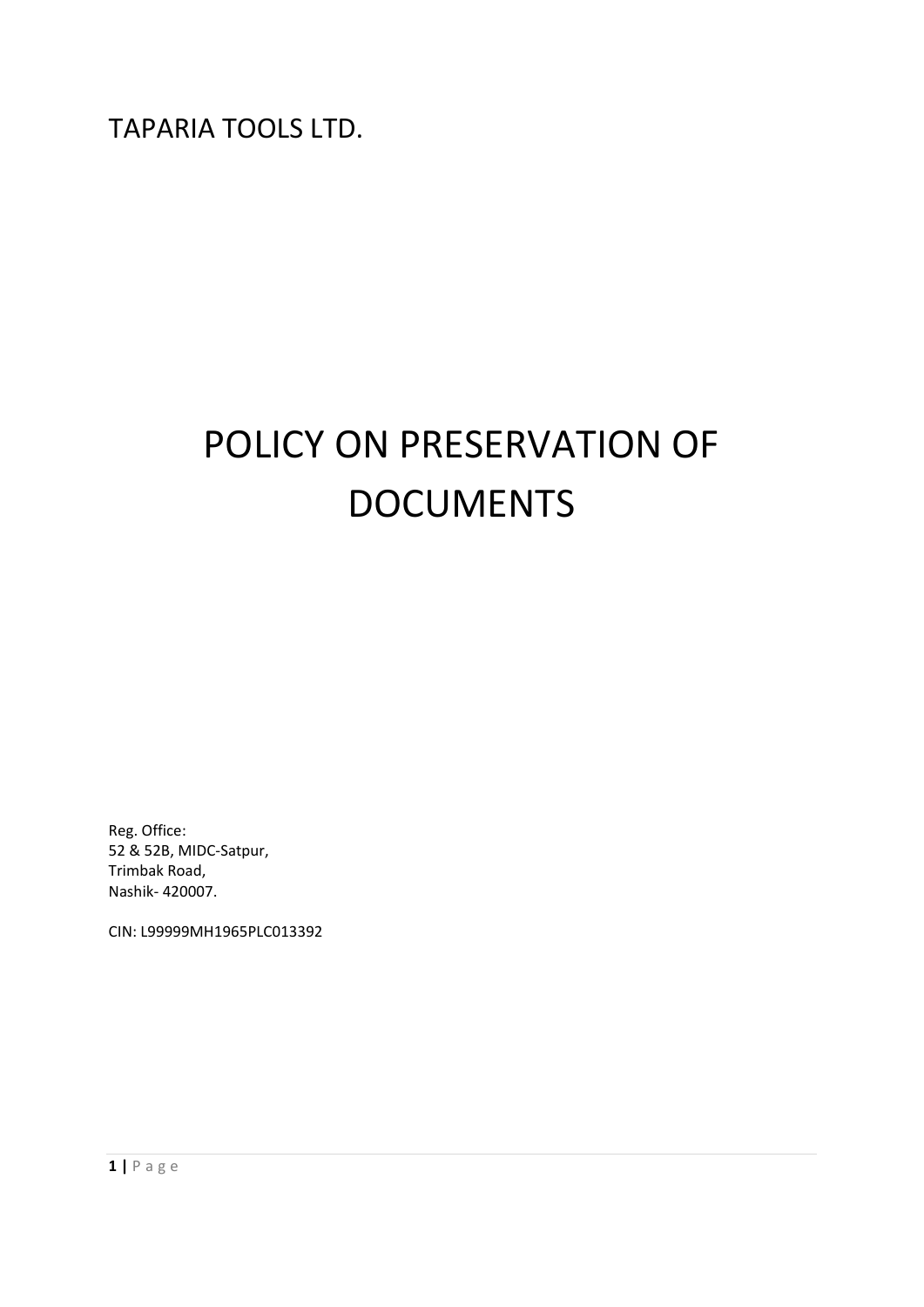# Policy on Preservation of Documents

1. Preamble

This policy will be called "Preservation of Documents Policy" of Taparia Tools Limited (hereinafter called as "the Company").

This policy has been framed in compliance with the provisions of Regulation 9 of the SEBI (Listing Obligations and Disclosure Requirements) Regulations, 2015 (hereinafter referred to as "Regulations").

### 2. Scope

This policy shall govern the maintenance and preservation of documents as per applicable statutory and regulatory requirements.

It applies to all departments and business functions of the Company but does not apply to personal or non-business information.

### 3. Objectives

The main objective of this policy is to ensure that all statutory documents are preserved in compliance with Regulations and as per policy framed in compliance with the Regulations and to ensure that the records no longer needed or are of no value are discarded after following the due process for discarding the same.

Thus this policy aims to provide efficient and systematic control on the periodicity and destruction of business related documents.

4. Definitions

The terms used in this policy shall have meaning ascribed to such terms in the Companies Act, 2013, rules made thereunder and the Listing Regulations (collectively, the Statutory Provisions), as the case may be.

For the purpose of this Policy, **"Document"** means document maintained in any medium, (paper, electronic, optical, magnetic, etc.), that is created, received, transmitted or used in the course of and in relation to the business of the Company.

Words importing the singular number shall, unless the context otherwise requires, also include the plural number and vice versa.

### 5. Guidelines

Regulation 9 of Securities and Exchange Board of India (Listing Obligations and Disclosure Requirements) Regulations, 2015, provides that the listed entity shall have a policy for preservation of documents, approved by its Board of Directors, classifying them in at least two categories as follows-

a. Documents whose preservation shall be permanent in nature;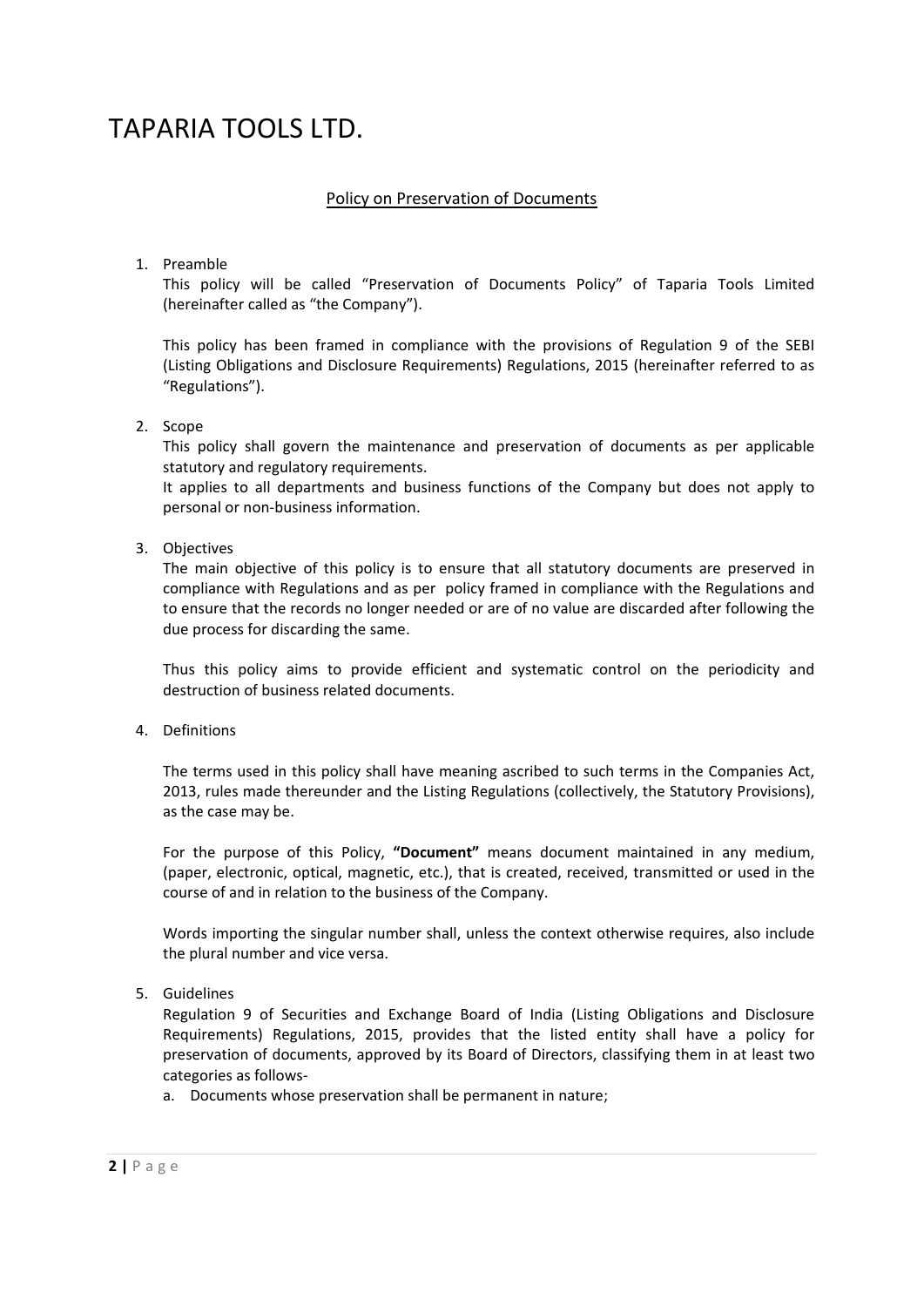b. Documents with preservation period of not less than eight years after completion of the relevant transactions.

Accordingly, the company has classified the preservation of documents to be done in the following manner:

- a. Documents that needs to be preserved and retained permanently;
- b. Documents that needs to be preserved and retained for a period of 8 years as specified under the Companies Act, 2013 or Regulations;
- c. Documents that need to be preserved and retained for such period as prescribed under any statue or regulation as applicable to the Company.
- d. Where there is no such requirement as per applicable law, then for such period as the document pertains to a matter which is "Current".

An indicative list of the documents and the time-frame of their preservation is provided in **Annexure-A.** 

# **6. Modes of Preservation**

The documents may be prescribed in

- a. Physical Form or
- b. Electronic Form

The official of the Company who is required to preserve the document shall be Authorised Person who is generally expected to observe the compliance of statutory requirements as per applicable law.

The preservation of documents should be such as to ensure that there is no tampering, alteration, destruction or anything which endangers the content, authenticity, utility or accessibility of the documents.

The preserved documents must be accessible at all reasonable times. Access may be controlled by the concerned Authorised Person with preservation, so as to ensure integrity of the Documents and prohibit unauthorized access.

### **7. Destruction of documents**

The documents of the Company which are no longer required as per the time schedule prescribed in the **Annexure A** may be destroyed. The concerned officer may direct employees in charge from time to time to destroy the documents which are no longer required as per the documents Preservation Schedule given in **Annexure A.** The details of the documents destroyed by the Company shall be kept by Employees who are disposing of the documents in the format prescribed at **Annexure B.** The entries in the register shall be authenticated by the Authorised Person.

### **8. Policy Review**

This policy shall be reviewed from time to time so that the policy remains compliant with applicable legal requirements. The CS/CFO will keep the policy updated as per applicable statutory guidelines.